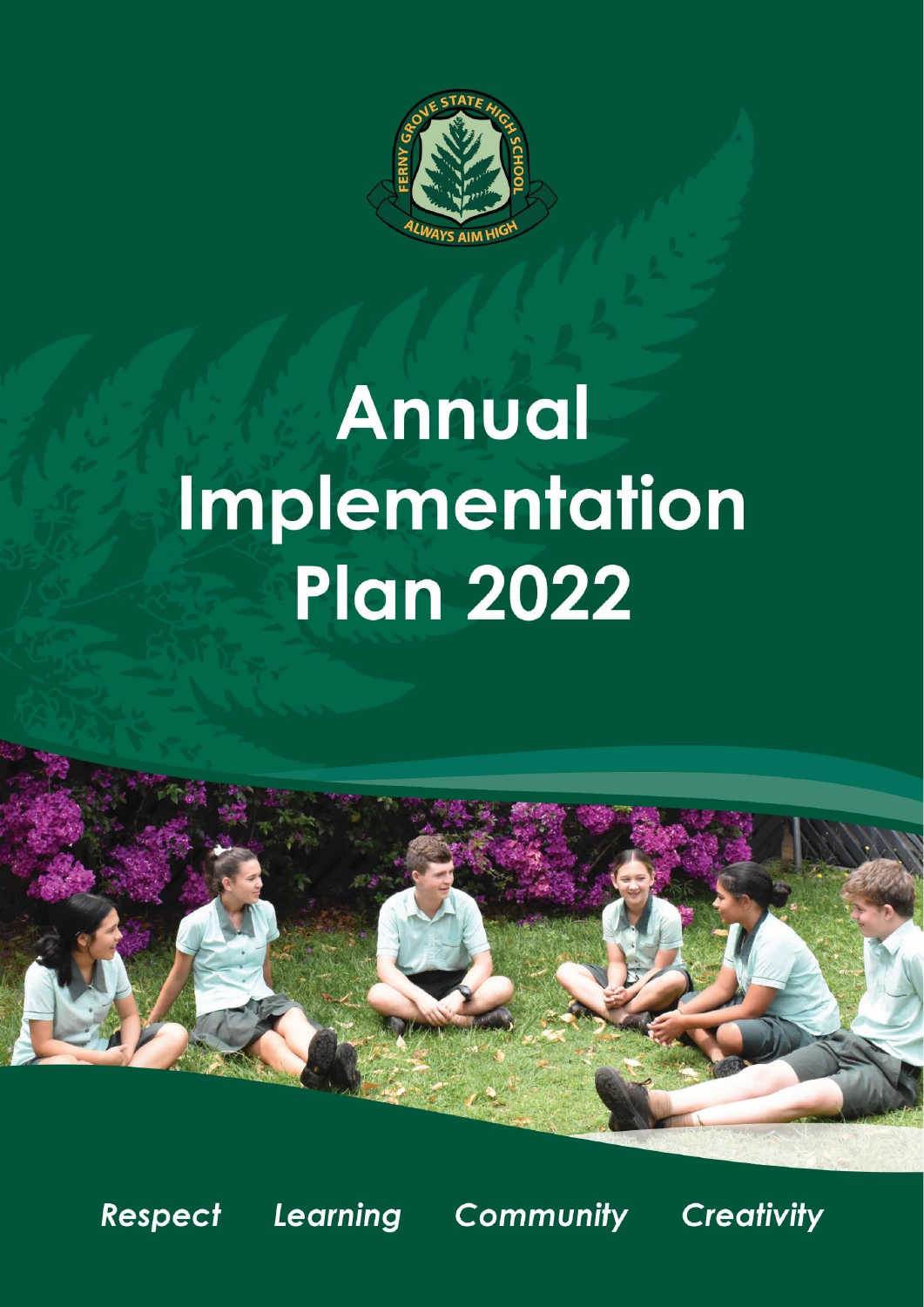

# **FERNY GROVE STATE HIGH SCHOOL** An Independent Public School

McGinn Road, Ferny Grove, Q 4055 | PO Box 128, Ferny Hills Q 4055<br>Tel: (07) 3550 5777 | email: info@fernygroveshs.eq.edu.au www.fernygroveshs.eq.edu.au | • FernyGroveSHS CRICOS Code 00608A



# **Ferny Grove State High School ANNUAL IMPLEMENTATION PLAN 2022**

**Our Vision:** Every individual discovering their passion on their pathway of learning

**Our Purpose:** To create an inclusive and respectful environment that fosters resilient, knowledgeable and globally connected individuals.

**Our Motto:** "Always Aim High".

**Our Values:** Respect, Learning, Community, Creativity

**Improvement priority:** Positive Culture – Pride and Wellbeing

We are recognised for our supportive and inclusive learning culture where our students, staff and community feel a sense of belonging, demonstrate their passion for learning and live our school values.

**Strategy:** Implement collaborative planning processes involving all members of the school community to establish transparency in strategic decision making and strengthen trusting relationships. **2022: Review/Develop**

| ZUZZ. REVIEW/DEVEIUD                                                                                                                  |                  |                                                                                                                                                  |                                              |
|---------------------------------------------------------------------------------------------------------------------------------------|------------------|--------------------------------------------------------------------------------------------------------------------------------------------------|----------------------------------------------|
| <b>Actions</b>                                                                                                                        | <b>Timelines</b> | <b>Measurable Goals</b>                                                                                                                          | Responsible<br>Officer/s                     |
| Clear line management structures put<br>in place to encourage and support                                                             | End of Term 2    | Common Meeting Agenda and protocols used<br>by all staff and students holding meetings.                                                          |                                              |
| collaborative engagement with strategic<br>planning and priorities.                                                                   | End of Term 2    | Consistent Line Management Agenda Topics<br>- to enable data informed discussions at Exec                                                        |                                              |
| Clear alignment between strategic plan,<br>Annual Implementation Plans (AIP), DP                                                      |                  | which is demonstrated in the minutes of LM and<br>Exec meetings.                                                                                 |                                              |
| action plans and Faculty Improvement<br>Plans (FIPs) established and enacted,<br>including timelines for monitoring and<br>reviewing. | End of Term 2    | Consistent Faculty Agenda Topics to enable<br>consistent line of site from Exec, SLT and Faculties<br>aligned to the AIP and Strategic Plan.     |                                              |
| Develop and enact schedule for<br>strategic leadership team to review and                                                             | As required      | AIP/Strategic Plan referenced in all strategic<br>planning documentation.                                                                        |                                              |
| monitor progress against AIP, with this<br>process emulated with faculties.                                                           | End of Term 1    | Common storage location for Strategic Planning<br>documents, all staff can access and attest to<br>these being engaged with in various meetings. | DP Workforce<br>Wellbeing and<br>Development |
| Line managers to establish timelines for                                                                                              |                  |                                                                                                                                                  |                                              |
| monitoring and reviewing FIPs and AIP<br>with staff, sharing this feedback with SLT<br>for action.                                    | End of Term 1    | Meetings in week 3 and 8 of each term to<br>discuss progress towards NSIT aligned Strategic<br>Agenda and AIP.                                   |                                              |
| Utilise Local Consultative Committee<br>and Staff Meetings for collaboration and<br>feedback regarding strategic decisions.           | End of 2022      | When committees review school policies/<br>practices, where necessary, feedback from<br>staff, students and parents is considered as part        |                                              |
| Consider and plan mechanisms for                                                                                                      |                  | of the decision-making process.                                                                                                                  |                                              |
| 2023 to enable all staff to attend staff<br>meetings.                                                                                 | End of 2022      | Any school polices/ practices that will affect<br>staff workload are to be discussed at faculty<br>meetings and staff meetings.                  |                                              |
|                                                                                                                                       |                  |                                                                                                                                                  |                                              |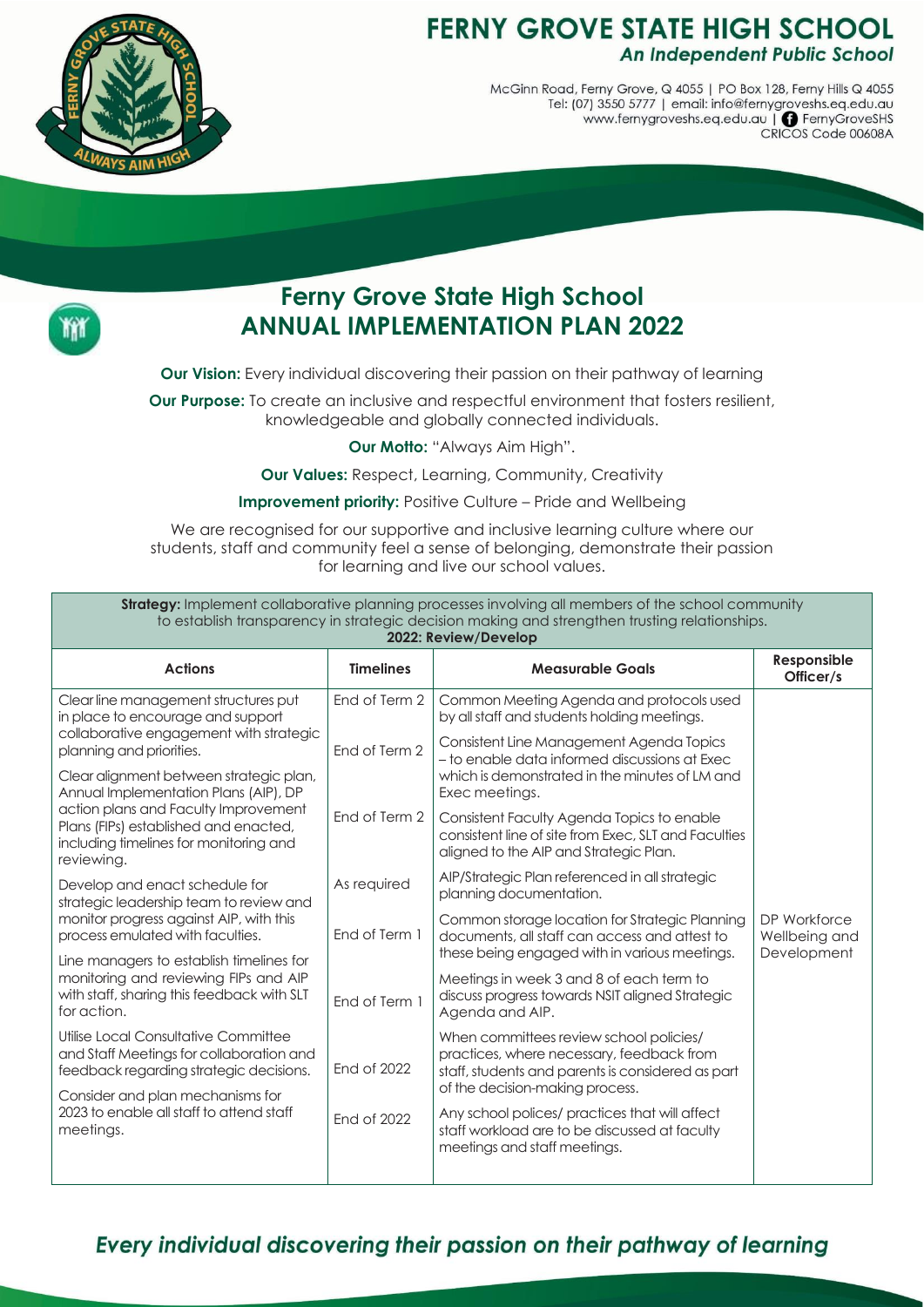

| Strategy: Establish and implement effective communication strategies to<br>outline key school decisions for the school community.     |                  |                                                                                                                          |                                              |  |  |
|---------------------------------------------------------------------------------------------------------------------------------------|------------------|--------------------------------------------------------------------------------------------------------------------------|----------------------------------------------|--|--|
|                                                                                                                                       |                  | 2022: Review/Develop                                                                                                     |                                              |  |  |
| <b>Actions</b>                                                                                                                        | <b>Timelines</b> | <b>Measurable Goals</b>                                                                                                  | Responsible<br>Officer/s                     |  |  |
| Trial existing decision-making flowchart<br>with SLT members using past decision<br>as sample.                                        | Term 2           | Questions raised by staff in relation to<br>decisions made by SLT decrease in volume.                                    |                                              |  |  |
| Ensure the school's vison and purpose<br>is at the forefront of decision-making<br>and communication.                                 |                  | Staff are provided with an opportunity to<br>see how the decision-making flowchart is<br>enacted in a real-life context. |                                              |  |  |
| Role model decision making flowchart<br>to all staff.                                                                                 | Term 3           |                                                                                                                          |                                              |  |  |
| Publish decisions from meetings that<br>affect the whole school on SharePoint<br>for all staff to access.                             | Term 1           | Staff are aware of decisions and thus will not<br>need to question how, why and when they<br>were made.                  |                                              |  |  |
| Ensure communication column of<br>Exec minutes is completed.                                                                          | Term 1           | Copy of the communication provided to staff<br>is saved in meeting minutes.                                              |                                              |  |  |
| Add communication column to SLT<br>minutes to document the person<br>responsible for communicating the                                | Term 2           | Staff are aware of responsible officer for<br>communicating of decisions.                                                |                                              |  |  |
| decision and how such decisions are<br>communicated to staff.                                                                         |                  | Executive newsletters sent out weekly.                                                                                   | DP Workforce<br>Wellbeing and<br>Development |  |  |
| Continue utilising exec newsletters to<br>communicate weekly to staff about                                                           | Term 1           | Staff accessing chosen modicum to obtain<br>information specific to the school                                           |                                              |  |  |
| past and upcoming events and<br>acknowledge staff achievements.                                                                       | Term 2           | Latest version of policies/ procedures is on<br>share point and being accessed by Staff.                                 |                                              |  |  |
| Consider mediums to create a<br>handbook for staff which functions as<br>a single point of truth.                                     | Term 2           | Parent/Students form representation of<br>school community in the review of key school                                   |                                              |  |  |
| Provide opportunity for staff to engage<br>with PD on how to access handbook.                                                         | Term 3           | decisions.<br>Representatives meet once a term regardless                                                                |                                              |  |  |
| Ensure all school policies and<br>procedures are centrally located in<br>share point and regularly updated<br>and version controlled. |                  | to ensure engagement and connectiveness<br>of the team.                                                                  |                                              |  |  |
| Invite student and parent<br>representatives to provide feedback on<br>key decisions/policies being developed.                        |                  |                                                                                                                          |                                              |  |  |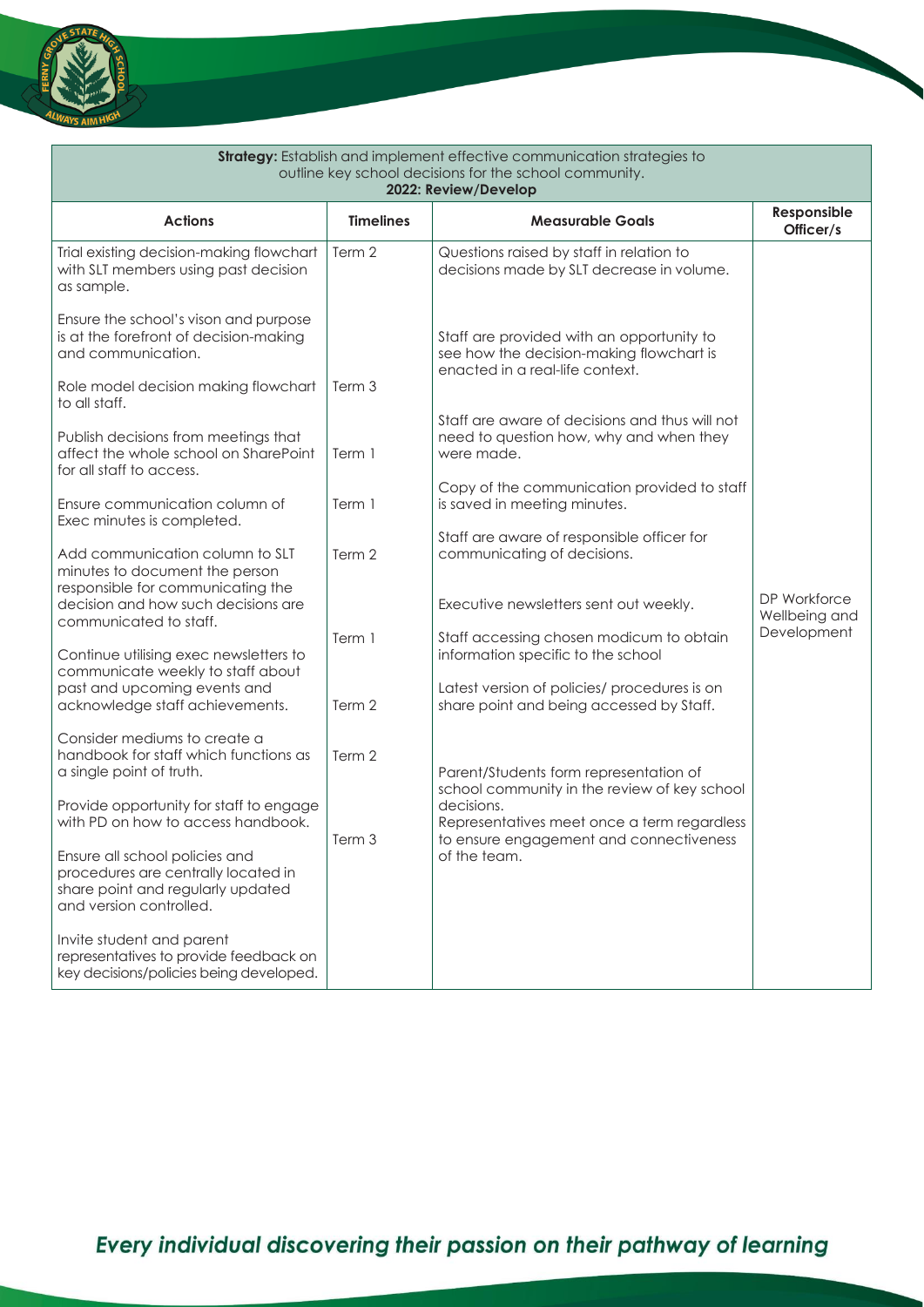

| <b>Strategy:</b> Develop and implement new school approaches to enhance students' school spirit.<br>2022: Develop                                                                                                                                                                                                                                                                                                              |                  |                                                                                                                    |                             |  |
|--------------------------------------------------------------------------------------------------------------------------------------------------------------------------------------------------------------------------------------------------------------------------------------------------------------------------------------------------------------------------------------------------------------------------------|------------------|--------------------------------------------------------------------------------------------------------------------|-----------------------------|--|
| <b>Actions</b>                                                                                                                                                                                                                                                                                                                                                                                                                 | <b>Timelines</b> | <b>Measurable Goals</b>                                                                                            | Responsible<br>Officer/s    |  |
| Review current school approaches<br>to developing school spirit including<br>compilation of anecdotal information<br>from students and staff to gauge their<br>sense of belonging to FGSHS; including<br>traditions and programs they value, how<br>they have experienced belonging in<br>other settings.                                                                                                                      | End of Term 2    | All staff, student and the wider community<br>have the opportunity to feedback on school<br>spirit.                |                             |  |
| Establish with students and staff a<br>common understanding of "Spirit"<br>and how this contributes to sense of<br>belonging - what do they belong to?<br>What groups? Houses - what does that<br>mean to be a member of the house?<br>How does it relate our shared history<br>(indigenous v school history) links<br>to country and culture, and links to<br>indigenous groups etc.<br>Develop a definition of school spirit | End of Term 2    | Some students and staff can attest to the<br>fact that they have been the opportunity to<br>define school spirit.  | DP Inclusion<br>and Culture |  |
| with student body through working<br>with students across all year levels to<br>determine a definition of school spirit<br>specific to FGSHS.<br>Provide opportunities for the student                                                                                                                                                                                                                                         |                  |                                                                                                                    |                             |  |
| body to look at other models of<br>practice and support them to instigate<br>change within the FGSHS community.                                                                                                                                                                                                                                                                                                                | End of Term 4    | 100% of Form classes have a student<br>representative who is a spokesperson to<br>ensure a student voice is heard. |                             |  |
| Establish a student committee to review<br>and evaluate other models of practice<br>and to formulate a plan of action<br>for implementing changes to FGSHS<br>practices.                                                                                                                                                                                                                                                       |                  |                                                                                                                    |                             |  |
| Compile feedback and review 2023<br>action plan.                                                                                                                                                                                                                                                                                                                                                                               | End of Term 4    |                                                                                                                    |                             |  |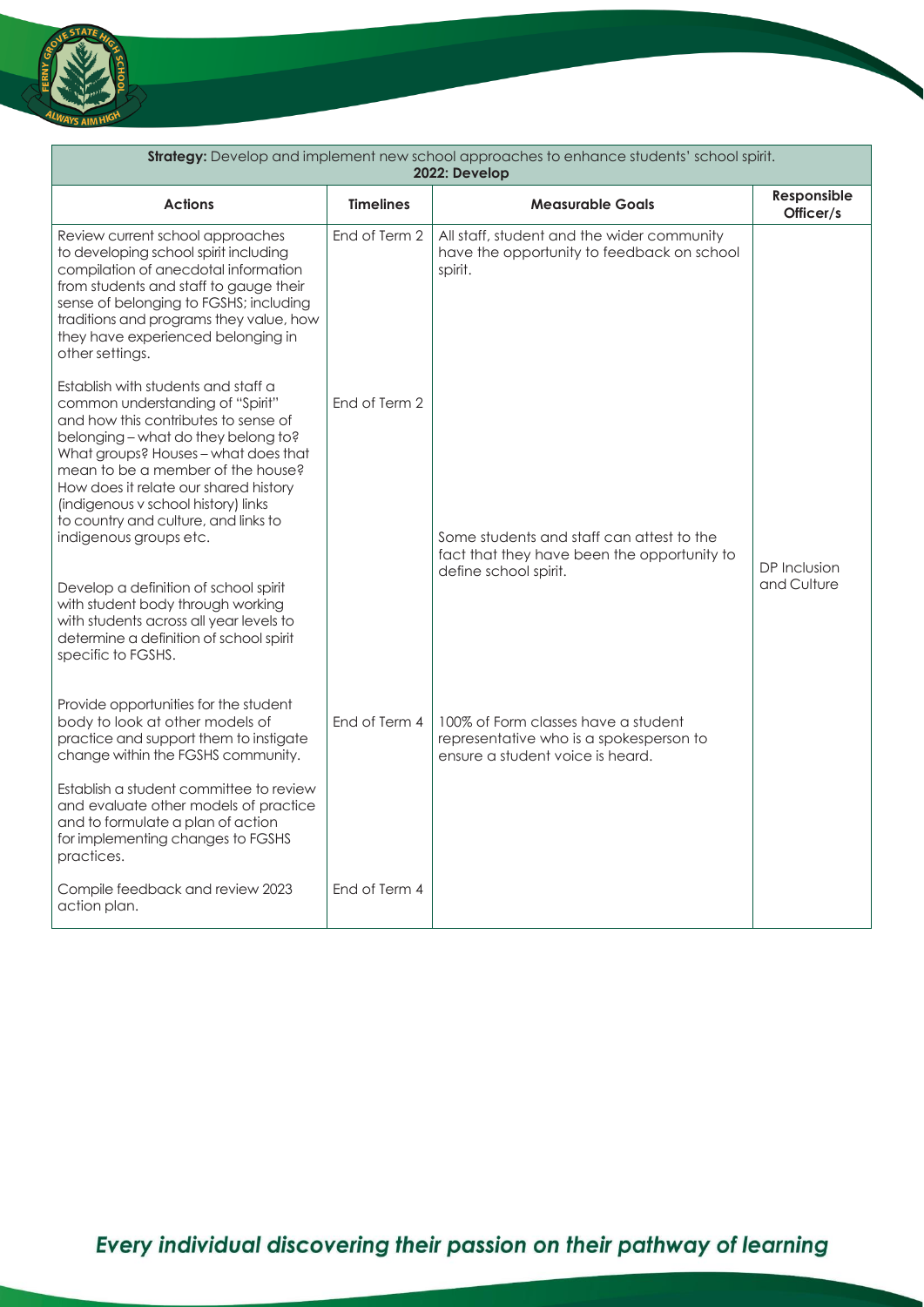

can prepare prior to meeting

ethical use of public funds.

Communicate funding models, spending strategies and limitations and

| <b>Strategy:</b> Develop a culture of trust and valuing of people to support collaborative<br>approaches in transparent school decision making.<br>2022: Develop |                   |                                                                                                                                        |                                              |  |
|------------------------------------------------------------------------------------------------------------------------------------------------------------------|-------------------|----------------------------------------------------------------------------------------------------------------------------------------|----------------------------------------------|--|
| <b>Actions</b>                                                                                                                                                   | <b>Timelines</b>  | <b>Measurable Goals</b>                                                                                                                | Responsible<br>Officer/s                     |  |
| Re-establish wellbeing committee.                                                                                                                                | Term 2            | Active membership of wellbeing committee<br>with representation from all staff groups and<br>recording of meeting minutes and actions. |                                              |  |
| Develop a Ferny Grove SHS wellbeing<br>framework.                                                                                                                | Sem 2             | Staff can identify the 5 wellbeing dimensions<br>and can give examples of what is happening<br>at Ferny Grove for each dimension.      |                                              |  |
| Engage all SLT members in professional<br>readings / book studies about building<br>trust in workplaces.                                                         | Ongoing           | Careful and deliberate selection of experts<br>and readings that align with school's values,<br>vision and purpose.                    |                                              |  |
| Research, and investigate experts who<br>work to develop high performing teams.                                                                                  | Ongoing           | Discussion of selected professional reading is<br>a regular SLT agenda item.                                                           | DP Workforce<br>Wellbeing and<br>Development |  |
| Create opportunities for collaborative<br>approaches to flourish.                                                                                                | Term 2            | LCC and QTU Representatives consulted<br>about most suitable medium to use to seek<br>feedback from staff.                             |                                              |  |
| Provide all staff with the opportunity<br>to share feedback on key school<br>decisions.                                                                          | Term 2            | Use of feedback tools at staff meetings,<br>committee meetings and via email to gauge<br>staff responses about school wide decisions.  |                                              |  |
| Establish Wellbeing Champions within<br>each faculty of the teaching staff and<br>within the admin / cleaner / teacher<br>aide teams.                            | Term 4            | Wellbeing champions engaging with the<br>wellbeing framework and feeding back<br>information from SLT to staff.                        |                                              |  |
|                                                                                                                                                                  |                   | Strategy: Develop collaborative school resourcing decision making practices for all curriculum programs.<br>2022: Review/Develop       |                                              |  |
| <b>Actions</b>                                                                                                                                                   | <b>Timelines</b>  | <b>Measurable Goals</b>                                                                                                                | Responsible<br>Officer/s                     |  |
| Establish a group from representatives<br>of each area in the school to evaluate<br>and direct spending.                                                         | Term <sub>3</sub> | A functioning committee with active<br>members representing the various interests of<br>the school.                                    |                                              |  |
| Develop specific items that require<br>review each term to ensure committee<br>members are aware of topic issues and                                             | Sem <sub>2</sub>  | Clear outline in place for agenda items to<br>occur at various periods of the year to ensure                                           | <b>Business</b><br>Manaaer                   |  |

and timely.

Sem<sub>2</sub>

all essential items are reviewed appropriately

Committee able to articulate different

funding sources and ethical spending.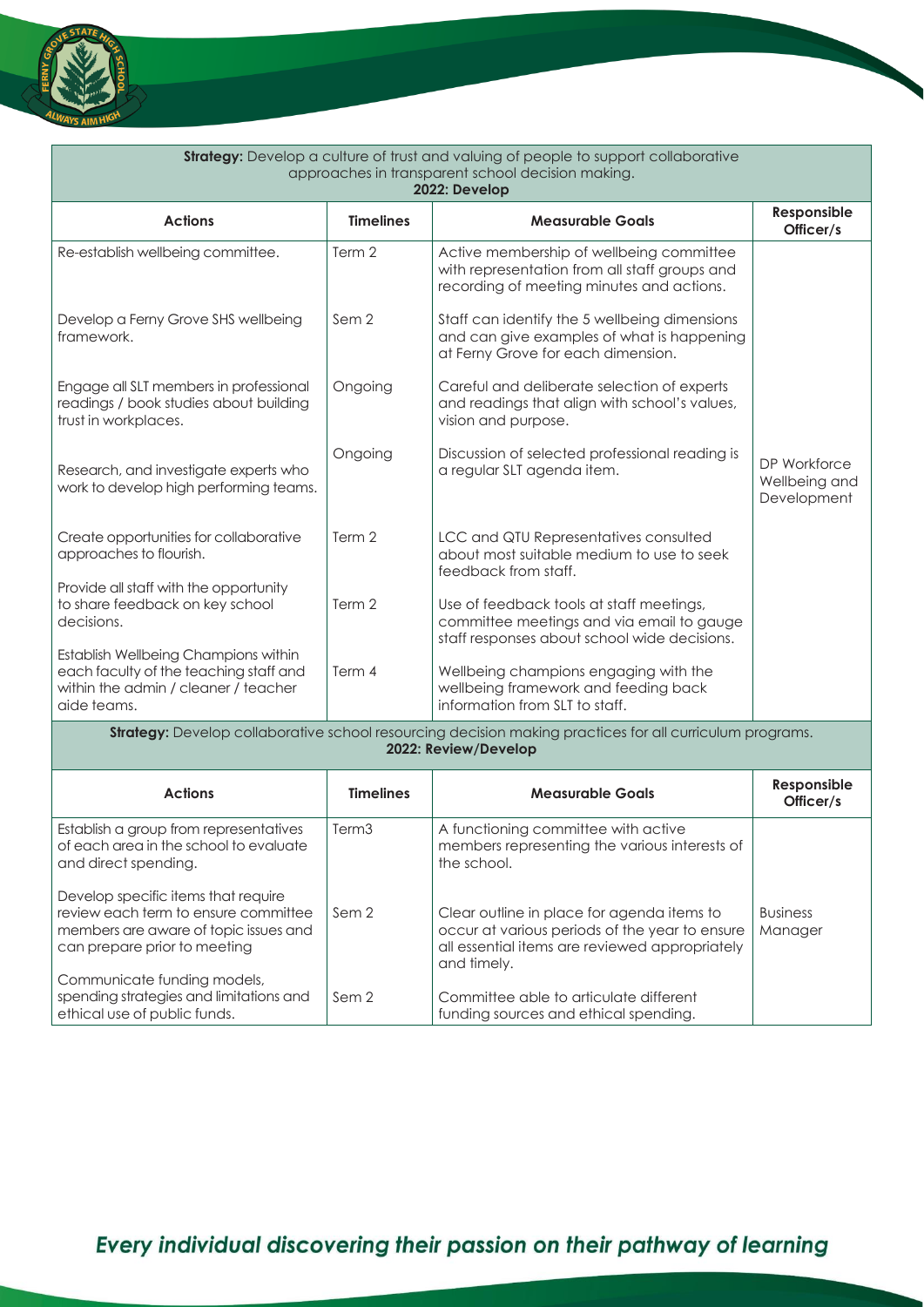

| <b>Strategy:</b> Develop and implement with fidelity a consistent model of QA practices across the school<br>2022: Develop                                                     |                  |                                                     |                          |  |
|--------------------------------------------------------------------------------------------------------------------------------------------------------------------------------|------------------|-----------------------------------------------------|--------------------------|--|
| <b>Actions</b>                                                                                                                                                                 | <b>Timelines</b> | <b>Measurable Goals</b>                             | Responsible<br>Officer/s |  |
| Review QA practises at other schools<br>and EQ sites.                                                                                                                          | Term $2 - 4$     | 100% of SLT engaged in the consultation<br>process. |                          |  |
| Present the review to staff to invite<br>volunteers to engage in the process of<br>developing a model for FGSHS.                                                               |                  |                                                     | DP Curriculum            |  |
| The group will collaboratively use the<br>inquiry cycle to map out the various stages<br>and develop an implementation plan and<br>identify how this process will be reviewed. |                  | Committee members create action plan for<br>2023.   |                          |  |

### **Improvement priority: Engaged Learners - Curriculum**

Our learning community of staff and students are confident and creative and lead through a collective, whole school approach to teaching, learning and wellbeing, with the purpose of building lifelong learning and the skills to prepare young people for the future of work.

**Strategy:** Collaboratively review the collegial engagement framework leading to consistent, school-wide processes for systematic observation, modelling, coaching, mentoring and feedback for all staff, including the sharing of best practice.

| 2022: Develop                                                                                                                                                                                      |                  |                                                                                                              |                             |  |
|----------------------------------------------------------------------------------------------------------------------------------------------------------------------------------------------------|------------------|--------------------------------------------------------------------------------------------------------------|-----------------------------|--|
| <b>Actions</b>                                                                                                                                                                                     | <b>Timelines</b> | <b>Measurable Goals</b>                                                                                      | Responsible<br>Officer/s    |  |
| Introduce the current model (2022) to<br>staff and explain WHY and the purpose.                                                                                                                    | Term 2           | At least 70% of all staff having completed the<br>survey and given feedback.                                 |                             |  |
| Continue with the current (2022) model<br>in the interim.                                                                                                                                          | Ongoing<br>2022  | 100% of staff to have completed at least 1 of<br>the two observation opportunities.                          |                             |  |
| Continue with the current model (2022)<br>of observations and profiling.                                                                                                                           | Term 2           | Improve School opinion survey - staff<br>development, Workplace culture, Parent and<br>Student satisfaction  |                             |  |
| Refresher and upskilling for Profilers, EST<br>and HoDs involved in implementing<br>the Collegial Engagement policy for<br>FGSHS in 2022, and consider resourcing<br>needed to enact this process. | Ongoing<br>2022  | Representation from staff on the "Collegial<br>Engagement Review Committee and<br>completion of CEF for 2023 |                             |  |
| Post survey staff at conclusion of 2022 to<br>gather feedback and to inform action<br>plan for 2023.                                                                                               | <b>End 2022</b>  |                                                                                                              | DP Teaching<br>and Learning |  |
| Review of current framework-staff<br>survey/staff meetings.                                                                                                                                        | Term 2           |                                                                                                              |                             |  |
| Form a small group (Collegial<br>Engagement Review Committee) to<br>enact the feedback from the staff<br>Investigate other models of "Collegial<br>Engagement".                                    | Ongoing<br>2022  |                                                                                                              |                             |  |
| Finalise the "2023 Collegial Engagement<br>Policy".<br>Use of staff testimonials (in person/by<br>video etc) to highlight ESCM successes<br>and best practice (SM and FM).                         | <b>End 2022</b>  |                                                                                                              |                             |  |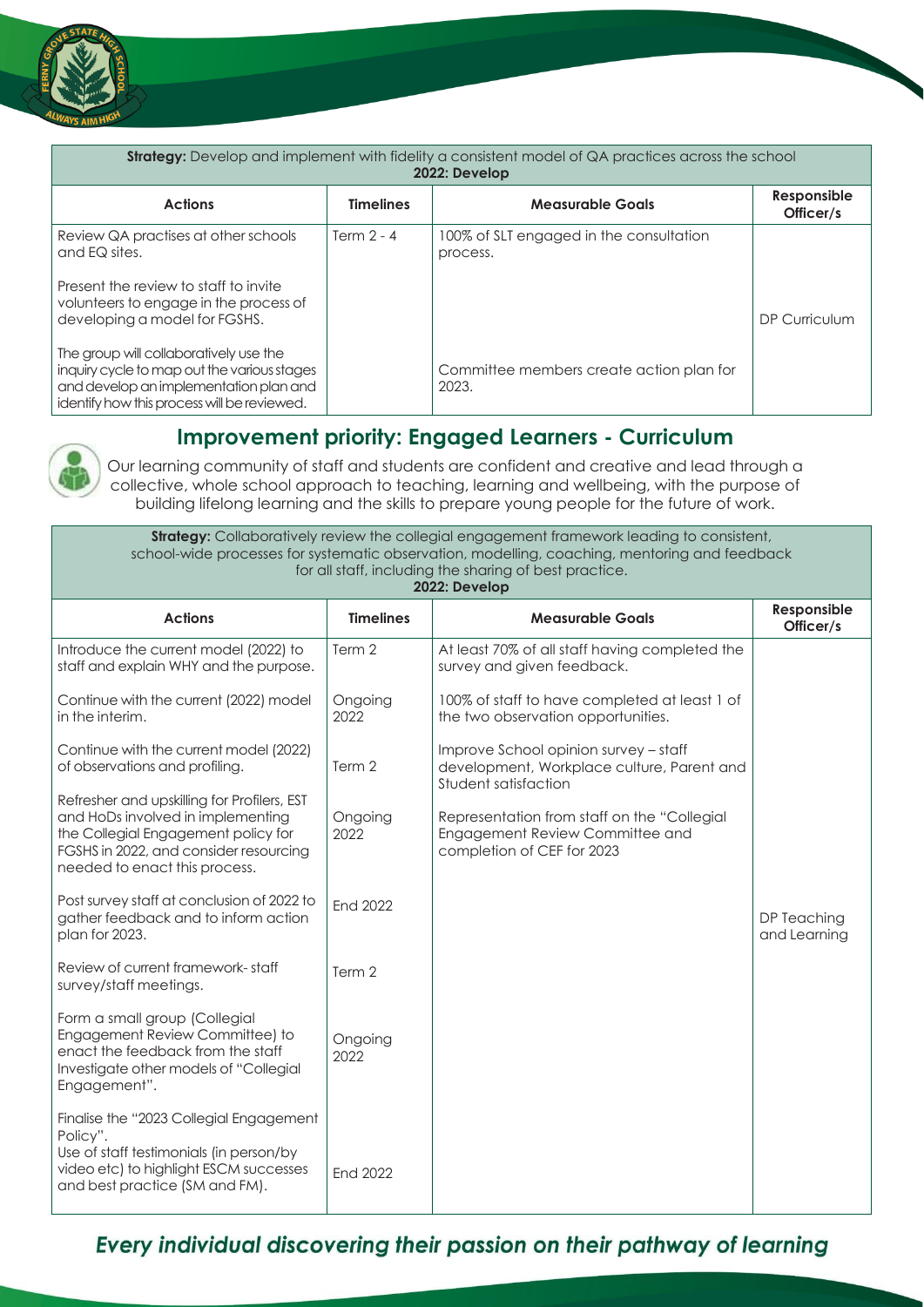

| <b>Strategy:</b> Develop consistency of QA across faculties to align<br>curriculum program processes agreed upon through the SLT.<br>2022: Develop                                                                         |                   |                                                                                                                                                                                                                                                                                                                                                                                               |                          |
|----------------------------------------------------------------------------------------------------------------------------------------------------------------------------------------------------------------------------|-------------------|-----------------------------------------------------------------------------------------------------------------------------------------------------------------------------------------------------------------------------------------------------------------------------------------------------------------------------------------------------------------------------------------------|--------------------------|
| <b>Actions</b>                                                                                                                                                                                                             | <b>Timelines</b>  | <b>Measurable Goals</b>                                                                                                                                                                                                                                                                                                                                                                       | Responsible<br>Officer/s |
| Scan & Assess:<br>Audit current processes in order to<br>inform the collaborative development<br>of QA processes for curriculum                                                                                            | Term 2            | 100% faculties engaged in the process.                                                                                                                                                                                                                                                                                                                                                        |                          |
| Internally audit a sample across faculties<br>for alignment of achievement standard,<br>assessment, marking guide and QCAA<br>standard elaborations                                                                        | Term 2            | Collaborative development of consistent task<br>sheet design used for all assessments across<br>$years 7-10.$                                                                                                                                                                                                                                                                                 |                          |
| Seek teacher and student feedback on<br>current task sheets and marking guides                                                                                                                                             |                   |                                                                                                                                                                                                                                                                                                                                                                                               |                          |
| Review the implementation of<br>assessment policies                                                                                                                                                                        | Term 3<br>onwards | 100% task sheets and criteria sheets are<br>accessible for all students.                                                                                                                                                                                                                                                                                                                      |                          |
| Develop QA processes:                                                                                                                                                                                                      |                   |                                                                                                                                                                                                                                                                                                                                                                                               |                          |
| Develop systematic processes to quality<br>assure the alignment of the Years 7<br>to 10 curriculum and its enactment in<br>classrooms.                                                                                     | Term 3<br>onwards | The curriculum plan is a living document,<br>all teachers review teaching programs and<br>update when changes occur as a routine<br>practise.                                                                                                                                                                                                                                                 |                          |
| Develop a school-wide Junior QA<br>assessment audit tool.<br>Develop a quality assurance process<br>to ensure the intended curriculum is the                                                                               |                   | 100% of faculties engage in QA process<br>(to be finalised - perhaps use the Metro<br>Curriculum Audit Tool/ Developing and/or<br>reviewing unit plans aligned to P-12 CARF<br>requirements as part of the Three Level of<br>Planning) to support the implementation of                                                                                                                       | DP Curriculum            |
| enacted curriculum.                                                                                                                                                                                                        |                   | ACARA into classrooms.                                                                                                                                                                                                                                                                                                                                                                        |                          |
| Collaboratively develop a whole-school<br>moderation framework and associated<br>faculty moderation processes.                                                                                                             |                   | 100 % of SLT engaged in the consultation<br>process and will lead this work with their<br>faculties. (2023 - 100% of teachers utilising this                                                                                                                                                                                                                                                  |                          |
| Maintain and retain an assessment folio<br>for each student in each learning area.                                                                                                                                         |                   | process). 100% of subject areas.                                                                                                                                                                                                                                                                                                                                                              |                          |
| <b>Build Staff Capability:</b><br>Support staff to access professional<br>development to enhance their<br>understanding of the Australian<br>Curriculum                                                                    |                   | Liaise with Metro Teaching & Learning to<br>provide support for working teams on various<br>aspects of the AC on a need's basis.                                                                                                                                                                                                                                                              |                          |
| Allocate time in faculty meetings/other<br>times for staff to work on assessment<br>refinement based on teacher feedback<br>and assessment review.<br>Build staff capability to enact data-<br>informed moderation cycles. |                   | Working party volunteers established from<br>across different faculties. The group is then<br>trained and supported by Metro T & L to<br>develop understanding and clarity around the<br>requirements of aligning to the P-12 CARF.<br>Members of the group then lead further<br>internal audits within their faculties building<br>capability and ensuring the QA processes<br>are embedded. |                          |
|                                                                                                                                                                                                                            |                   |                                                                                                                                                                                                                                                                                                                                                                                               |                          |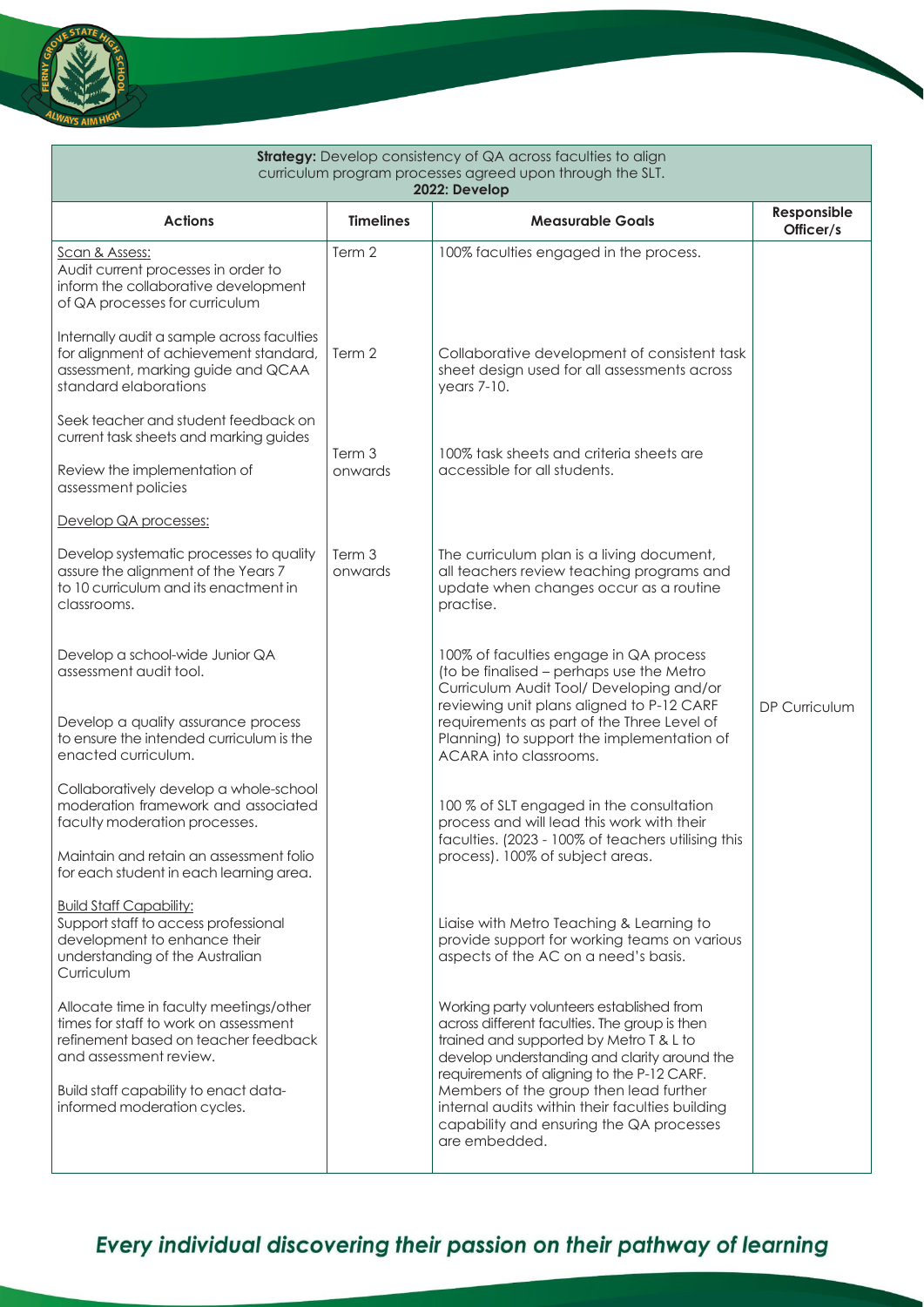

| Strategy: Collaboratively review the impact, effectiveness and outcomes of signature programs.<br>2022: Develop                                                                                                 |                  |                                                                                                                                                                                                                                                                                                             |                          |
|-----------------------------------------------------------------------------------------------------------------------------------------------------------------------------------------------------------------|------------------|-------------------------------------------------------------------------------------------------------------------------------------------------------------------------------------------------------------------------------------------------------------------------------------------------------------|--------------------------|
| <b>Actions</b>                                                                                                                                                                                                  | <b>Timelines</b> | <b>Measurable Goals</b>                                                                                                                                                                                                                                                                                     | Responsible<br>Officer/s |
| Collaboratively develop agreed criteria<br>measuring their impact effectiveness<br>and outcomes.                                                                                                                | Term 2           | 100% of signature programs conduct annual<br>reviews against agree criteria measuring their<br>impact effectiveness and outcomes.                                                                                                                                                                           |                          |
| Staff, students, parents have input to<br>triangulate annual review outcomes.                                                                                                                                   | Term 1, 4        | Copies of feedback surveys are available for<br>each signature program student, parent and<br>staff member.                                                                                                                                                                                                 |                          |
| Annual review data is used to inform<br>teaching and learning.<br>The annual review process is shared with                                                                                                      | Term 4, 2022     | The School Council, P&C and school staff<br>can attest to the review process being<br>shared with them                                                                                                                                                                                                      | DP Junior<br>Secondary   |
| School Council, P&C and school staff.<br>From 2023 Outcomes of annual reviews<br>are shared with School Council, P&C<br>and school staff.                                                                       | Term 1, 2023     | All members of the school council can attest<br>that the outcomes of signature programs are<br>shared with them annually from 2023<br>All staff can identify where the annual                                                                                                                               |                          |
|                                                                                                                                                                                                                 |                  | signature program review data can be<br>located                                                                                                                                                                                                                                                             |                          |
|                                                                                                                                                                                                                 |                  | <b>Strategy:</b> Consult and engage the SLT in the design and development of new or signature<br>programs to ensure clear and transparent decision making and communication.                                                                                                                                |                          |
|                                                                                                                                                                                                                 |                  | 2022: Develop                                                                                                                                                                                                                                                                                               |                          |
| <b>Actions</b>                                                                                                                                                                                                  | <b>Timelines</b> | <b>Measurable Goals</b>                                                                                                                                                                                                                                                                                     | Responsible<br>Officer/s |
| Present this improvement strategy<br>at staff meeting to inform staff of the<br>direction and call for volunteers to<br>establish a working party of interested<br>members.<br>Gather feedback from the SLT and | Term 2           | All new programs have a completed<br>"Proposal for New Program" which outlines<br>how any proposed program enacts the<br>school vision, purpose, aligns to the strategic<br>plan and references the NSIT (meets<br>an identified student/community need,<br>effectively utilises school resources, involves |                          |
| staff regarding what elements should<br>be considered in a "Proposal for New<br>Programs" procedure.                                                                                                            | Term 2           | expert teaching teams, enacts effective<br>pedagogical practices, engages community<br>partnerships to deliver quality differentiated<br>teaching and learning).                                                                                                                                            |                          |
| Utilise working party to develop a draft<br>"Proposal for New Programs" including<br>a way of identifying criteria by which<br>to assess the implementation of new<br>programs.                                 | Term $2/3$       | All new programs have an implementation<br>plan which projects a timeline from<br>commencement to full implementation.                                                                                                                                                                                      |                          |
| Establish an agreed protocol to<br>communicate implementation of new<br>programs including timelines.                                                                                                           | Term 3           | All new programs follow the communication<br>protocol outlined within the "Proposal for<br>New Program" to ensure transparency of<br>decision making across the school.                                                                                                                                     | DP Junior<br>Secondary   |
| Include the final procedure in the<br>internal version of the Signature<br>Programs Handbook.                                                                                                                   | Term 4           | All programs undertake an annual review<br>to ensure they are delivering outcomes as<br>outlined within their proposal.                                                                                                                                                                                     |                          |
| Regularly update whole staff and SLT<br>and staff meetings.                                                                                                                                                     | Ongoing          | The enactment of the school vision and<br>purpose are evident in the criteria of each<br>signature program.                                                                                                                                                                                                 |                          |
|                                                                                                                                                                                                                 |                  | All staff know where and how to access the<br>process for the proposal of new or signature<br>programs.                                                                                                                                                                                                     |                          |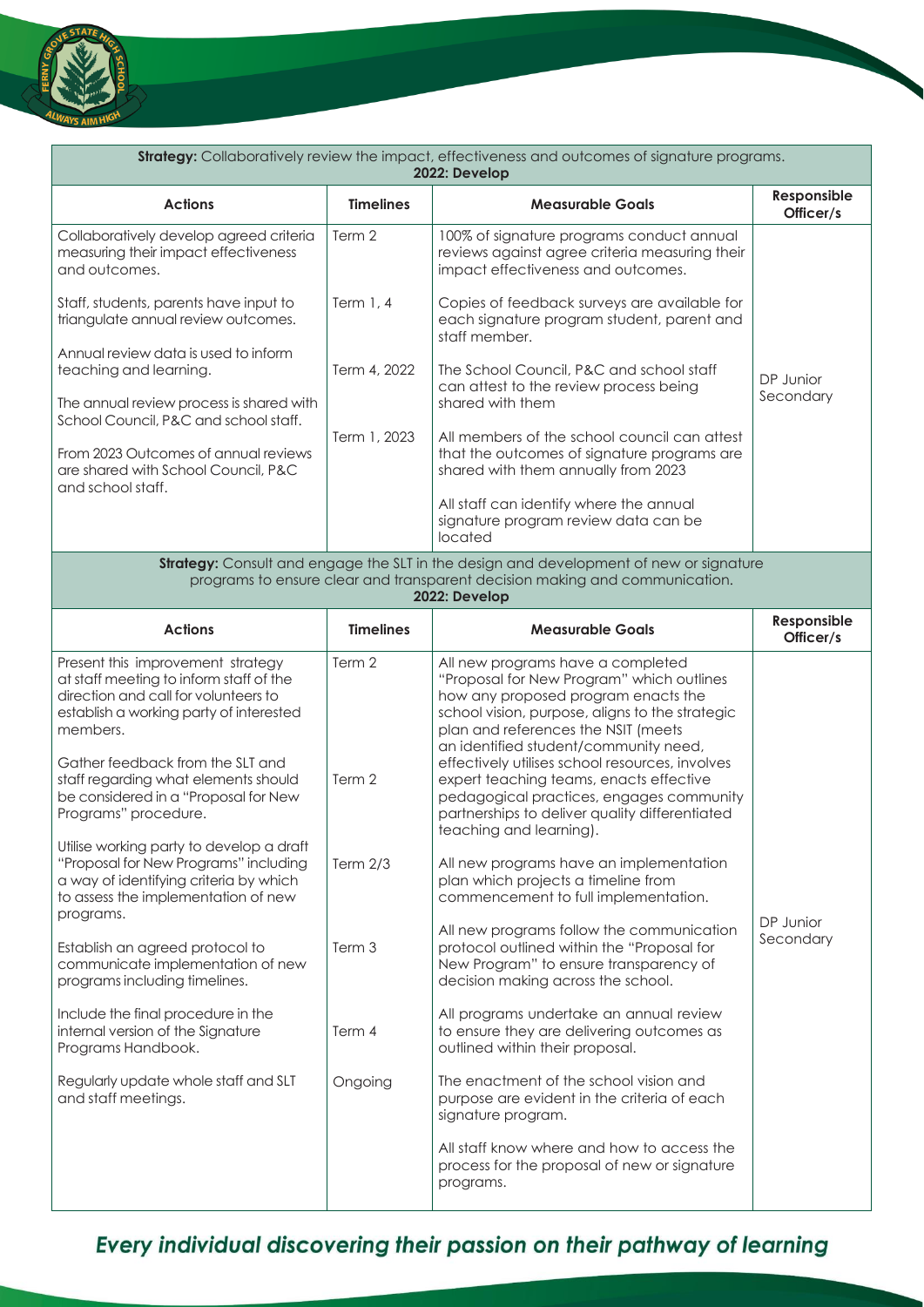

| <b>Strategy:</b> Implement collaborative school budgetary processes involving the SLT and communicate the outcomes.<br>2022: Develop                                                                        |                   |                                                                                                                                                                                           |                             |  |
|-------------------------------------------------------------------------------------------------------------------------------------------------------------------------------------------------------------|-------------------|-------------------------------------------------------------------------------------------------------------------------------------------------------------------------------------------|-----------------------------|--|
| <b>Actions</b>                                                                                                                                                                                              | <b>Timelines</b>  | <b>Measurable Goals</b>                                                                                                                                                                   | Responsible<br>Officer/s    |  |
| Continue to refine budgeting process<br>introduced in 2021.                                                                                                                                                 | End of Term 3     | Efficient and effective data collection<br>process for HODs and Faculty Cost Centre<br>owners.                                                                                            |                             |  |
| Have budget discussion with cost centre<br>owner, line-manager Principal and BM<br>during the budget review process to<br>continue to reinforce understanding of<br>what different funding sources are for. | End of Term 3     | All cost centre owners can articulate the<br>source of school funds and ethical use of<br>public funds.                                                                                   |                             |  |
| Ensure clear alignment between AIP<br>when planning/spending                                                                                                                                                | Week 3,<br>Term 4 | All cost centre owners submit budgets with<br>expenditure aligned to appropriate funding<br>source after discussion                                                                       |                             |  |
| Further refine the budget process to<br>align spending with time of year (i.e.<br>term) to inform budget development<br>process.                                                                            | Term 3            | Cost centre owners are able to articulate<br>how spending and budgets link with the AIP<br>(and more broadly the EIA).                                                                    | <b>Business</b><br>Manager  |  |
| Cost centre owners review budget/s<br>with line manager each term to monitor<br>scheduled spending and/or adjust<br>spending where necessary.                                                               | End of Term 3     | 2023 budget aligns with planned spending to<br>ensure appropriate cash flow.                                                                                                              |                             |  |
|                                                                                                                                                                                                             | Ongoing           | Ensure funding and resources are spent each<br>term or adjustment to ensure effective use of<br>funds, in line with the AIP toward achieving<br>the best outcome for the students.        |                             |  |
|                                                                                                                                                                                                             |                   | Strategy: Continue to provide opportunities through PD, observation and feedback to build teacher capability to<br>embed further strategies to improve engagement.<br><b>2022: Review</b> |                             |  |
| <b>Actions</b>                                                                                                                                                                                              | <b>Timelines</b>  | <b>Measurable Goals</b>                                                                                                                                                                   | Responsible<br>Officer/s    |  |
| Review current framework for<br>applications and approvals-PD policy<br>and make explicit links to the EIA and<br>building an expert teaching team.                                                         | Ongoing<br>2022   | 100% of staff engaging in PD<br>Whole of school PD -Extended SM<br>Faculty based, T and L developed<br>$\bullet$<br>sessions<br>Supported sessions delivered by HODs<br>$\bullet$         |                             |  |
| Ensure the Collegial engagement<br>framework is reflected in the PD<br>process and supports the building and<br>enhancement of expert teaching teams.                                                       | Term 2            | Collegial Engagement for 2023 to run as<br>agreed                                                                                                                                         |                             |  |
| Induction and training for APR mentors<br>(DPs' HoDs and EST).                                                                                                                                              | Ongoing<br>2022   | 100% of staff to have completed an APR<br>Phase 1 review by end T1<br>$\bullet$<br>Phase 2 review by end T3<br>$\bullet$<br>Phase 3 review by mid T4<br>$\bullet$                         | DP Teaching<br>and Learning |  |
| Review of Neuroscience and Growth<br>Coaching as a framework to support<br>staff and Mentors (APR)/observers<br>(Classroom Obs.)                                                                            | Term 2            | Phase 2 and 3 can review concurrently.<br>$\bullet$<br>Decrease in SDA data, daily Beh. Incidents                                                                                         |                             |  |
|                                                                                                                                                                                                             |                   | Student attendance improvement                                                                                                                                                            |                             |  |
| Planning the Extended Staff meetings to<br>meet the strategic needs of the staff.                                                                                                                           | Ongoing<br>2022   | Improved Effort and Behaviour data.                                                                                                                                                       |                             |  |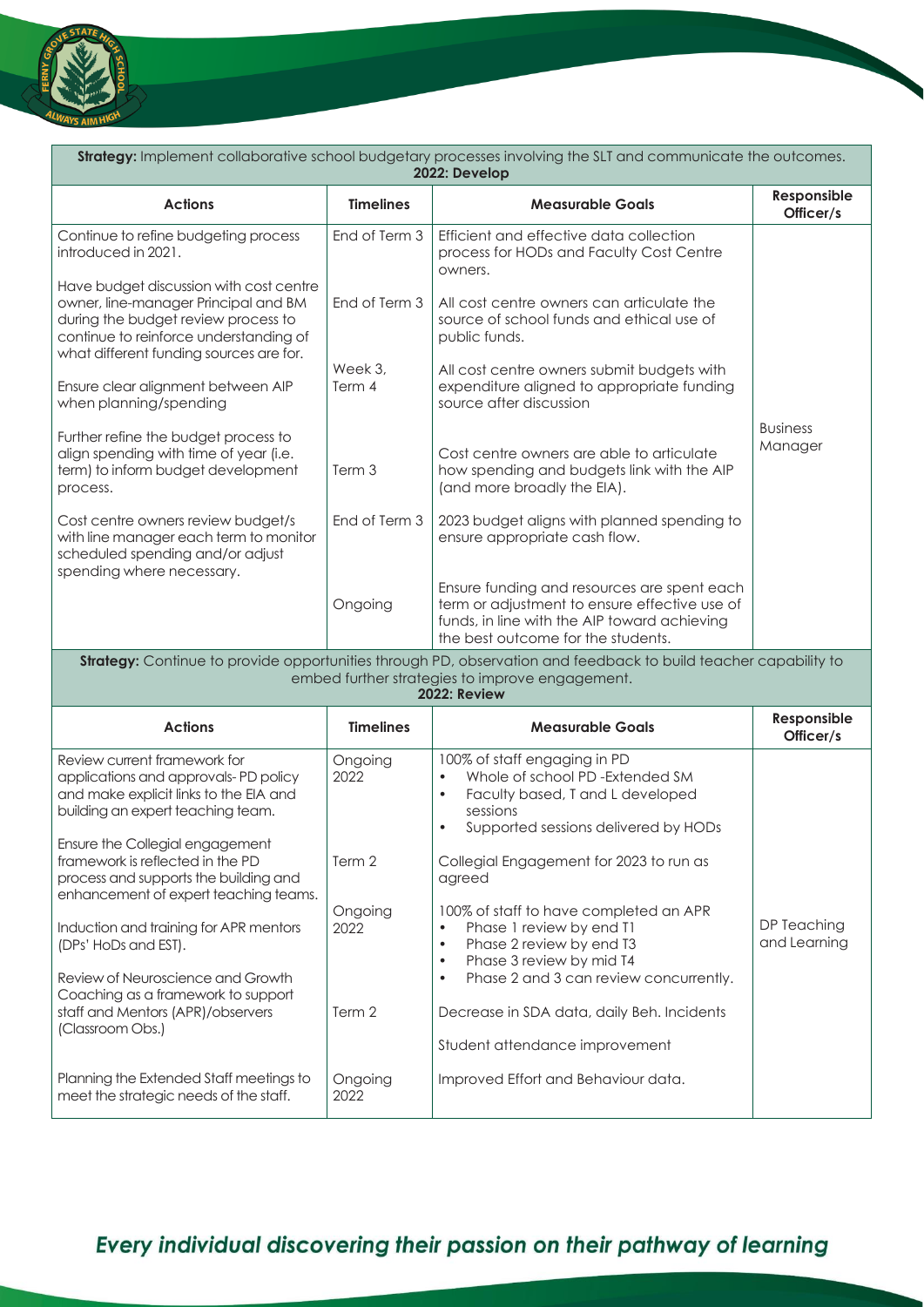

| Planning preorganised Professional<br>Development through the Teaching<br>and Learning HoD to meet the strategic<br>needs of staff.                                                                                                                                     | Ongoing<br>2022 |                             |
|-------------------------------------------------------------------------------------------------------------------------------------------------------------------------------------------------------------------------------------------------------------------------|-----------------|-----------------------------|
| HoDs to consider needs of their staff<br>and request support in the form of PD to<br>enhance their expert teaching teams.<br>Utilise the pre-planned PD process to<br>enact this.<br>Utilise the review of the CEF to inform<br>future strategies around differentiated | Ongoing<br>2022 | DP Teaching<br>and Learning |
| and targeted PD for staff.                                                                                                                                                                                                                                              | End Term 4      |                             |

**Strategy:** Improve QA processes to ensure greater consistency and understanding of the classroom observation process aligned with the EIA to strengthen the culture of learning within the school. **2022: Review**

| <b>Actions</b>                                                                                                                                                                                                       | <b>Timelines</b> | <b>Measurable Goals</b>                                                                | Responsible<br>Officer/s    |
|----------------------------------------------------------------------------------------------------------------------------------------------------------------------------------------------------------------------|------------------|----------------------------------------------------------------------------------------|-----------------------------|
| Review of the CEF Process and<br>enactment by HODs and T&L DP.                                                                                                                                                       | Term 2           | Improvement in Effort and Behaviour data for<br>students.                              |                             |
| Classroom Observations and Classroom<br>Profiling will be tracked by responsible<br>staff and collated centrally for QA.                                                                                             | Ongoing<br>2022  | Improve School opinion survey – staff<br>development, Workplace culture.               |                             |
| Create consistent template for<br>Classroom Observations and feedback,<br>share with staff for feedback and                                                                                                          |                  | Sharing of practice by staff through faculty or<br>whole of staff forums.              |                             |
| provide observers with training in the use<br>of the template for QA.                                                                                                                                                | Term 2           | Staff electing to have more observations<br>than required to support their own growth. |                             |
| Engage in a QA process for profilers to<br>ensure consistent enactment of profile<br>process and feedback sessions.                                                                                                  |                  |                                                                                        | DP Teaching<br>and Learning |
| Provided targeted School based PD on<br>the following topics through staff and<br>faculty meetings:<br>Staff refresher for<br><b>ASOT</b><br>$\bullet$<br>Profiling/ESCMs<br>Classroom expectations and<br>$\bullet$ | Ongoing<br>2022  |                                                                                        |                             |
| <b>Effort and Behaviour Matrix</b><br>Collect feedback on processes from<br>2022 to inform action plan for 2023.                                                                                                     | Ongoing<br>2022  |                                                                                        |                             |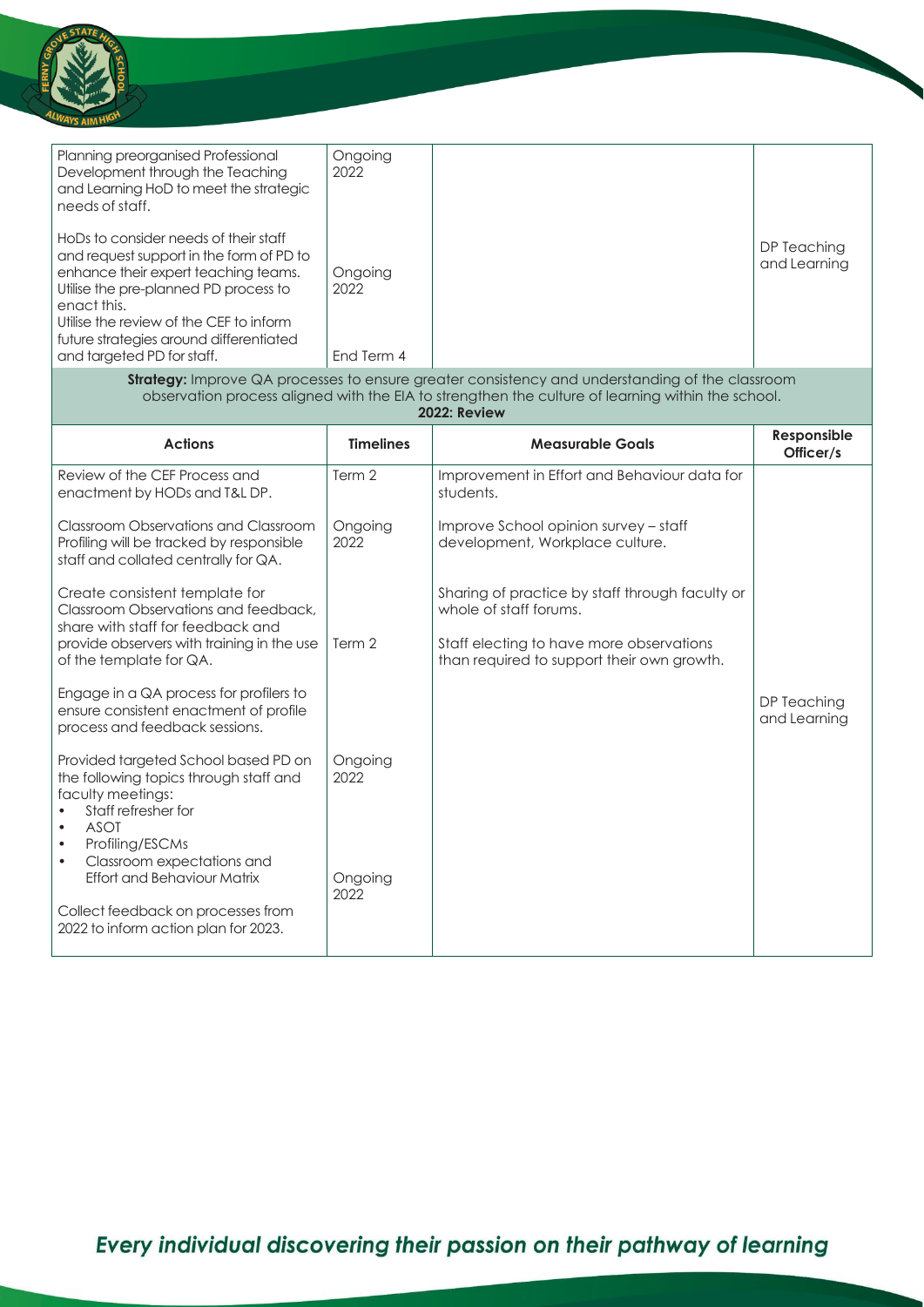

| Strategy: Enhance a school data culture that will consistently enable the measurement of individual growth, within the<br>classroom and across year levels<br><b>2022: Review</b>                                                                                                                                                         |                                      |                                                                                                                                                                                                                                                                                                                                                 |                             |  |
|-------------------------------------------------------------------------------------------------------------------------------------------------------------------------------------------------------------------------------------------------------------------------------------------------------------------------------------------|--------------------------------------|-------------------------------------------------------------------------------------------------------------------------------------------------------------------------------------------------------------------------------------------------------------------------------------------------------------------------------------------------|-----------------------------|--|
| <b>Actions</b>                                                                                                                                                                                                                                                                                                                            | <b>Timelines</b>                     | <b>Measurable Goals</b>                                                                                                                                                                                                                                                                                                                         | Responsible<br>Officer/s    |  |
| Ensure there are consistent structures/<br>processes for collecting data which<br>include how faculties collect, store and<br>use data as part of the school data plan.<br>Scan and assess student data to<br>establish current academic and<br>engagement levels.                                                                        | Term 2<br>Sem <sub>2</sub>           | School data plan is aligned to AIP and all<br>staff can identify where it is stored.<br>Whole school targets are established and<br>advertised across the school, and shared<br>with the wider community.                                                                                                                                       |                             |  |
| Review and revise the school data plan<br>to include key student data sets.                                                                                                                                                                                                                                                               | Term 2 and 3                         | School data plan is stored in a central<br>location and referred to regularly.                                                                                                                                                                                                                                                                  | DP Junior<br>Secondary      |  |
| Review "like schools" key data sets to<br>collaboratively establish whole school<br>targets for attendance, achievement,<br>effort and behaviour.                                                                                                                                                                                         | Term 3                               | All of the executive team can discuss the<br>academic and engagement data for their<br>year levels.                                                                                                                                                                                                                                             | and DP Senior<br>Secondary  |  |
| Ensure school data plan reflects these<br>targets, strategies and review junctures.                                                                                                                                                                                                                                                       |                                      |                                                                                                                                                                                                                                                                                                                                                 |                             |  |
| The executive will review academic and<br>engagement data for the whole school<br>as well as individual year levels to identify<br>trends, and develop strategies to inform<br>2023 action plan.                                                                                                                                          | Ongoing                              |                                                                                                                                                                                                                                                                                                                                                 |                             |  |
|                                                                                                                                                                                                                                                                                                                                           |                                      | Strategy: Enhance a school data culture that will consistently enable the measurement of individual growth, within the<br>classroom and across year levels<br><b>2022: Review</b>                                                                                                                                                               |                             |  |
| <b>Actions</b>                                                                                                                                                                                                                                                                                                                            | <b>Timelines</b>                     | <b>Measurable Goals</b>                                                                                                                                                                                                                                                                                                                         | Responsible<br>Officer/s    |  |
| Collect data sets which track<br>attendance, effort and behaviour.<br>Share data sets with staff; determine<br>optimal conditions for learning and<br>develop committees to propose<br>strategies and actions to address<br>improvement of attendance, effort and<br>behaviour.<br>Complete review of attendance policy<br>and procedure. | Term 2<br>Term 3<br>Term 2<br>Term 2 | School data plan reflects regular collection<br>and analysis of key data sets.<br>Faculty agendas reflect systematic review of<br>key data sets with strategies documented in<br>response.<br>SLT agendas reflect systematic review of<br>key data sets with strategies documented in<br>response.<br>Exec agendas reflect systematic review of | DP Inclusion<br>and Culture |  |
| Implement new attendance tracking<br>process through Year Coordinators.                                                                                                                                                                                                                                                                   |                                      | key data sets with strategies documented in<br>response.                                                                                                                                                                                                                                                                                        |                             |  |
|                                                                                                                                                                                                                                                                                                                                           | Term 4                               | Committees agendas reflect systematic<br>review of key data sets with strategies<br>documented in response                                                                                                                                                                                                                                      |                             |  |